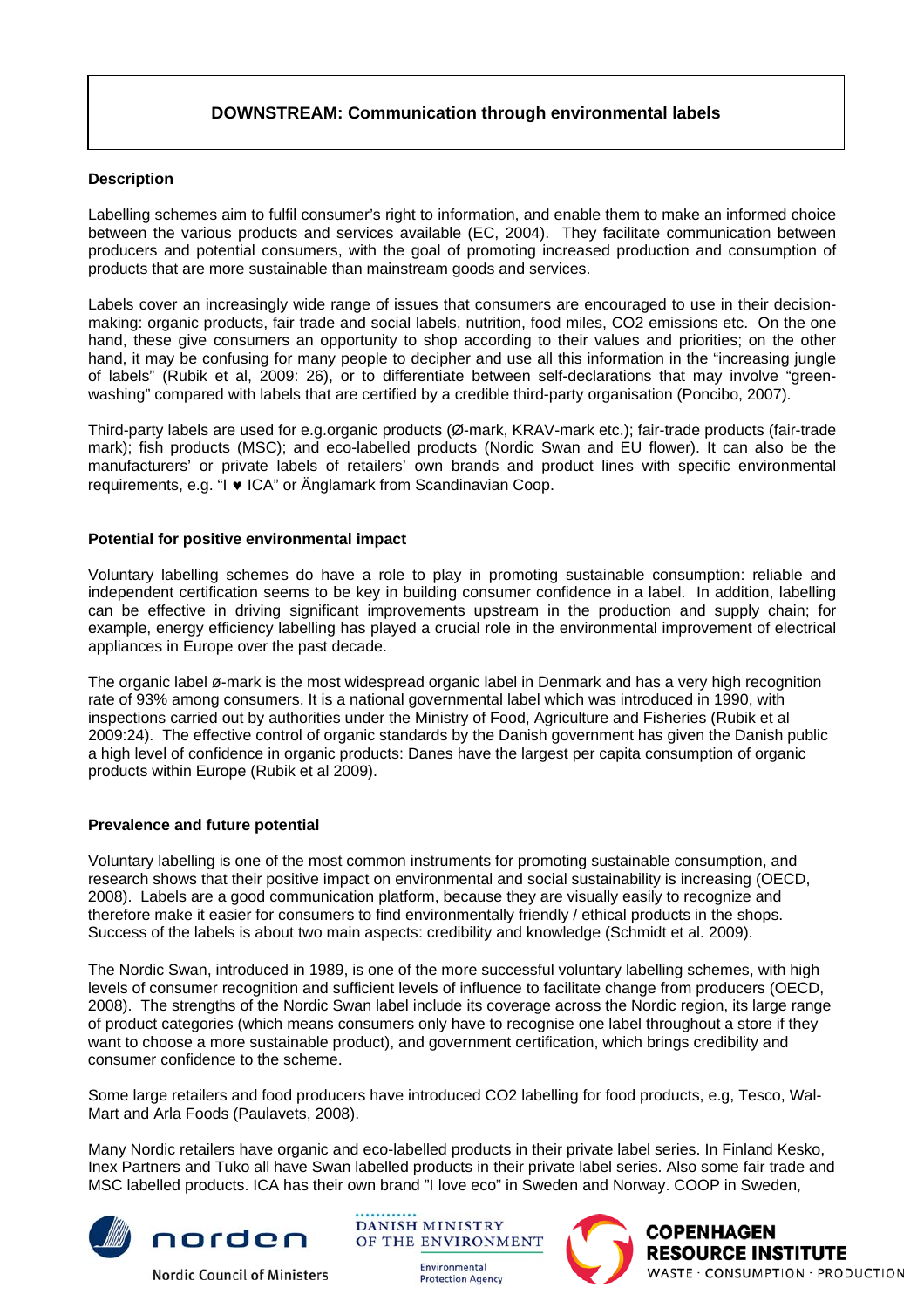Norway and Denmark have a common sustainability label Änglamark, which include organic and ecolabelled products. See case study.

## **Pros and Cons**

*Pros:* 

- Labelling gives consumers the option of choosing more sustainable products.
- By promoting eco-labelled products, retailers are able to demonstrate their interest in sustainability issues to shoppers.

*Cons:* 

- Ecolabelled products are typically 10-50% more expensive than traditional products and some retailers choose to subsidise them. A political action is needed to make environmentally sound products competitive on the market. In Europe, the total number of food labels linked to quality claims exceed 90 (Tuncer, 2001), which is generating considerable confusion among consumers (Herrup, 1999; Karl and Orwat, 1999; Micheletti, Follesdal et al., 2006). There is thus an urgent need to harmonise labelling efforts at both national and international levels to avoid labelling systems failing to fulfil their original purpose of providing clear messages to consumers. This is particularly true in the case of carbon labelling of food products, where several member states and a number of retailers and food producers have developed independent methodologies (Paulavets, 2008).
- Labelling does not necessarily remove the least sustainable options, or make the more sustainable options attractive enough for most people to buy them, partly due to the high costs of these products. Although purchases of labelled goods are increasing their market penetration, this still represents a small minority of purchases.
- Consumers expect the least sustainable options to have been removed by governments or retailers (NCC and SDC 2006) and so may not feel it is their responsibility to "choose" sustainability. For example, instead of being pleased to have the option of choosing MSC certified fish, they may wonder why endangered species of fish are for sale in their local supermarket, and why the responsibility for protecting marine environments belongs with the shoppers, rather than retailers or governments.

#### **References**

EC – European Commission (2004): Sustainable Consumption and Production in the European Union. Luxembourg: Office for Official Publications of the European Communities.

Herrup, A., 1999, "Eco-label: Benefits uncertain, impacts unclear?" European Environmental Law Review: 144-53.

Karl, H. and Orwat, C., 1999, "Environmental labelling in Europe: European and national tasks." European Environment 9(5): 212-220.

Micheletti, M., Follesdal, A. and Stolle, D., 2006, Politics, products and markets. Exploring political consumerism. Past and present, Transaction Publishers.

NCC and SDC (2006). I will if you will - Towards sustainable consumption. London, National Consumer Council and Sustainable Development Commission: 149.

OECD (2008): Promoting Sustainable Consumption: Good Practices in OECD Countries. Paris: OECD. <http://www.bcsdportugal.org/files/1890.pdf>

Paulavets, K. (2008) Climate change and the food industry. Climate labelling for food products: Potential and limitations. Malmö: Tsel Environmental

Poncibo, C. (2007): Private Certification Schemes as Consumer Protection: A Viable Supplement to Regulation in Europe? International Journal of Consumer Studies, 31.

Rubik, F.; Scholl, G.; Biedenkopf, K.; Kalimo, H.; Mohaupt, F.; Söebech, Ó.; Stø, E.; Strandbakken, P. and Turnheim, B. (2009): [Innovative Approaches in European Sustainable Consumption Policies](http://www.ioew.de/en/publications/publication_single/Innovative_Approaches_in_European_Sustainable_Consumption_Policies/). Berlin, IÖW.

[http://www.ioew.de/uploads/tx\\_ukioewdb/IOEW-SR\\_192\\_Sustainable\\_Consumption\\_Policies\\_01.pdf](http://www.ioew.de/uploads/tx_ukioewdb/IOEW-SR_192_Sustainable_Consumption_Policies_01.pdf)



**Nordic Council of Ministers** 

**DANISH MINISTRY** norden OF THE ENVIRONMENT